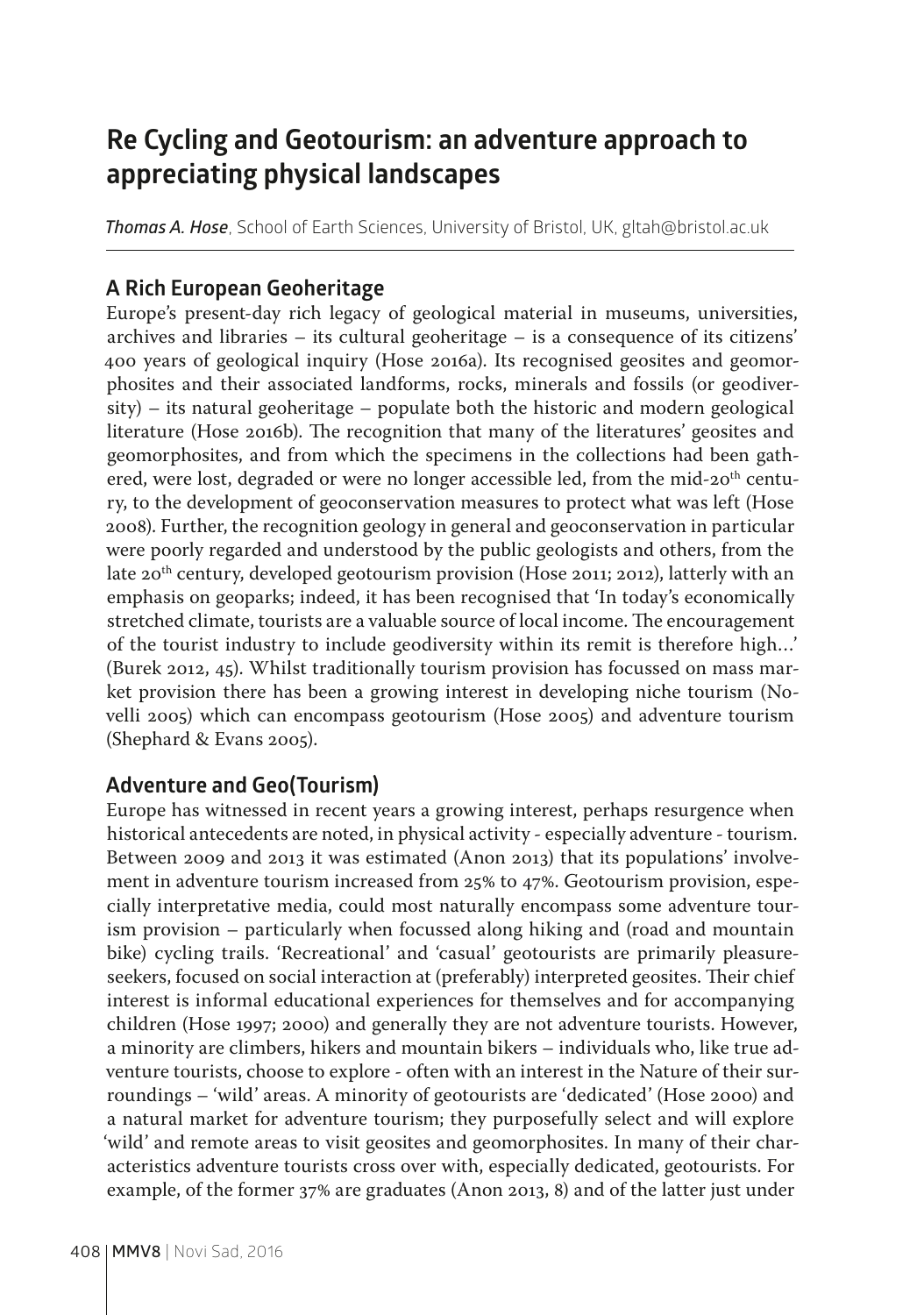

30% to 50% (Hose 1998) and generally around 40% (Hose 1996) are graduates. Likewise, as for modern and historic geotourists (Hose 2008), they '... ranked areas of natural beauty as the most important factor in choosing their last destination, followed by the activities available and the climate of the destination' (Anon 2013, 9).

Adventure tourism within aesthetic landscapes combines physical activity, cultural exchange or interaction, and engagement with Nature. It can require significant physical or mental effort and takes participants out of their 'comfort zone'. Five of its major activities are mountain, hill and trail walking, road biking and mountain biking. These are generally 'soft adventure' (Shephard & Evans 2005, 203) activities in that they provide experiences beyond those associated with mass tourism, are spiritually and intellectually rewarding, and are generally safe and without excessive physical demands. They appeal to a broad range of participants (in terms of age, fitness, and experience) and can readily be undertaken by beginners. They can accommodate a range of budgets and timeframes and can be integrated within interpretative provision such as geotourism. The recent, albeit USA based, report on adventure tourism (Anon 2013, 3) mentions archaeological expeditions, bird watching and safaris - but not geotourism - together with backpacking, hiking and cycling as forms of soft adventure tourism. The author's first geotourism writing was specifically aimed at hikers (Hose 1974) and it noted '... (in the interests of conservation) it is often best to take note, or photograph an exposure, than to literally hammer it into the ground. By conserving now we will leave geologists of the future something to observe and research upon.' Geoconservation permeates his approach to geotourism in the specific UK areas and geotrails herein examined.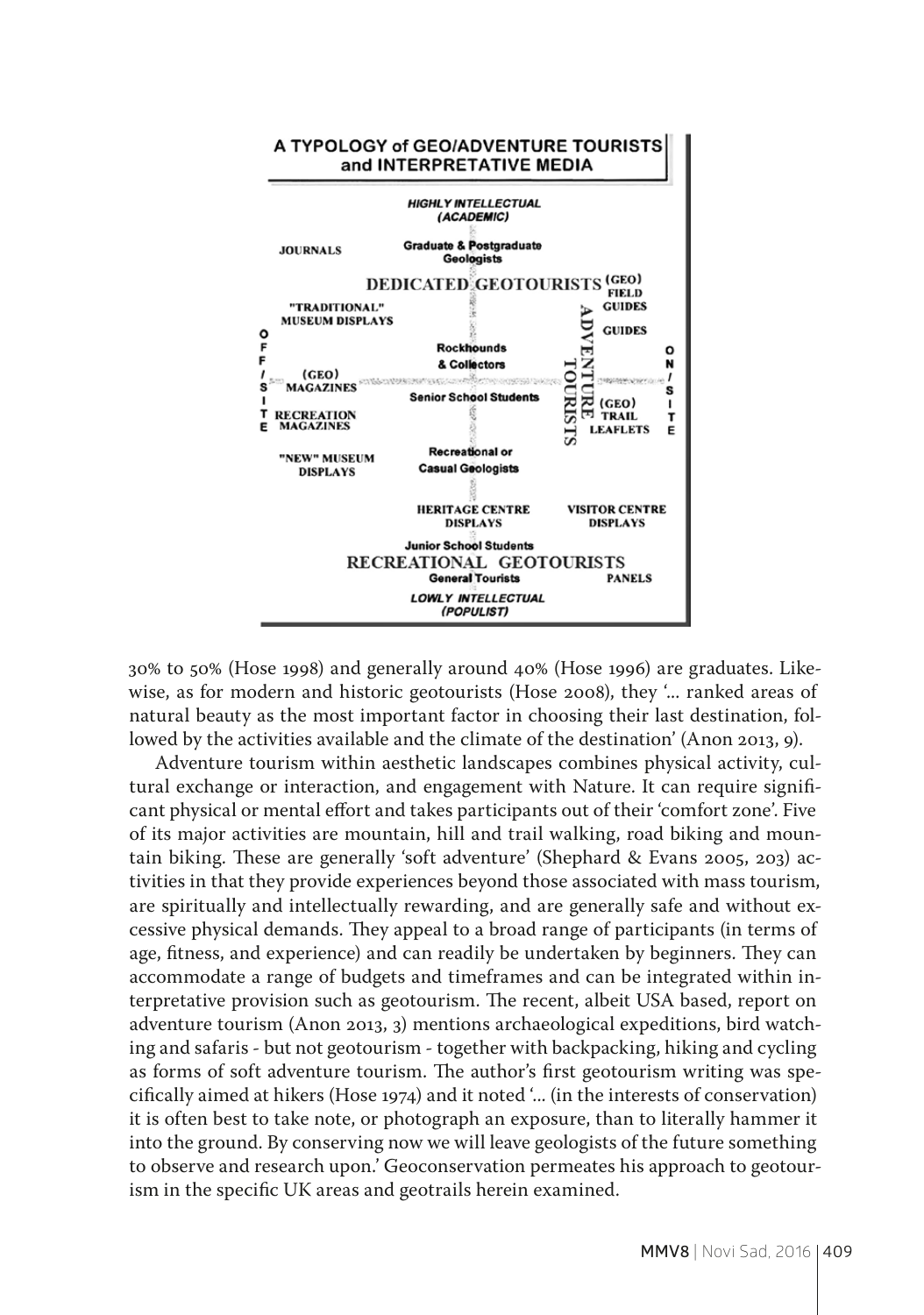#### **Some UK Geotrails Considered**

UK trails with a geotourism focus and primarily for cyclists, but also suitable at least in part for hikers, are examined and critiqued in terms of their accessibility, interpretative media and historical basis. Most of these cyclist focussed (geo)trails incorporate a holistic approach to interpretation with the inclusion of strictly non geological, especially historical, material as added interest for users. It is worth noting that such consideration are nothing new for it was noted at the close of the  $19<sup>th</sup>$  century that '... if you can, combine with your strolling some such pleasant study as botany, geology, or some other branch of natural history. The best form of exercise by far and away is tricycling.' (Stables 1889, 102). A particular feature of these (geo)trails is the use of multi-modal transport options, a much promoted modern approach to recreational cycling that has historic antecedents, 'We frequently took long as well as short journeys by rail in addition to our bicycle riding ... By taking advantage of these facilities for travel, we saw a large portion of the country [England] not covered by our route on the bicycle.' (Chandler & Sharp 1888, 77). Specific (geo)trails examined include those for: Milton Keynes to Newport Pagnell; Bristol to Bath; the Tissington Trail; and for the North Pennines Geopark. That examination incorporates a theoretical geotourism interpretative underpinning (see figure) based upon already published and some unpublished (Hose 2003) geotourism research is given. A historical perspective and overview is also provided as the basis for the development of future geo(trails). Finally, recommendations for the content and approach of (geo)trails for adventure tourists are also given.

#### ذہا د

- Anon, 2013 *Adventure Tourism Market Study 2013*, The George Washington University and the Adventure Travel Trade Association, Washington
- Burek, C V, 2012 The Role of LGAPs (Local Geodiversity Action Plans) and Welsh RIGS as Local Drivers for Geoconservation within Geotourism in Wales, *Geoheritage* 4 (1-2), 45–63
- Chandler, A D & Sharp, J C, 1888 *A Bicycle Tour in England and Wales made in 1879, by the President, Alfred D. Chandler, and Captain, John C. Sharp, Jr, of the Suffolk Bicycle Club, Mass, with an appendix giving information on the use of the bicycle, both in Europe and the United States*, A Williams & Co. and Crosby Lockwood & Co., London
- Hose, T A, 1974 Geological Gen. *Southport Fell Walking Club Newsletter, August 1974*
- ----- 1996 Geotourism, or can tourists become causal rockhounds? In *Geology on your Doorstep: the Role of Urban Geology in Earth Heritage Conservation* (eds M R Bennett, P Doyle, J G Larwood & C D Prosser). The Geological Society, London. 208–228
- ----- 1997 Geotourism Selling the earth to Europe, In *Engineering Geology and the Environment* (eds P G Marinos, G C Koukis, G C Tsiamaos, and G C Stournass), A A Balkema, Rotterdam. 2955–2960
- ----- 2000 European Geotourism Geological Interpretation and Geoconservation Promotion for Tourists, In *Geological Heritage: Its Conservation and Management* (eds D Barretino, W A P Wimbledon, and E Gallego), Instituto Tecnologico Geominero de Espana, Madrid. 127–146